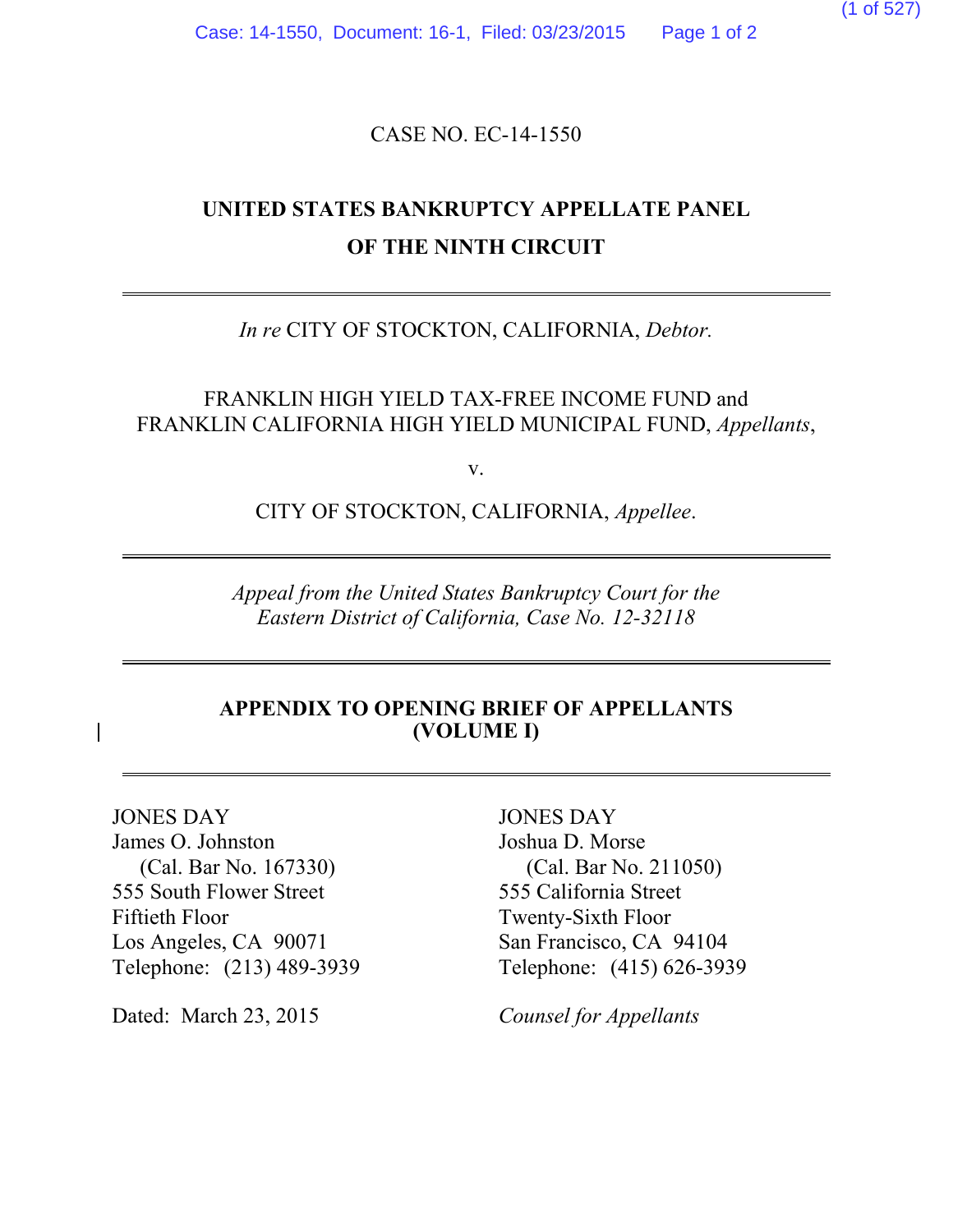| Tab            | <b>Docket</b> | Date(s)    | <b>Document or Excerpts Thereof</b>                                                                                                    | Pages       |
|----------------|---------------|------------|----------------------------------------------------------------------------------------------------------------------------------------|-------------|
|                | $No(s)$ .     |            |                                                                                                                                        |             |
| $\mathbf{1}$   | $1 - 1927$    | 06/28/2012 | Case Docket from U.S. Bankruptcy<br>Court Eastern District of California                                                               | $001 - 193$ |
|                |               | 03/17/2015 | Chapter 9 Case Number 12-32118                                                                                                         |             |
| $\overline{2}$ | $1 - 235$     | 10/14/2013 | Case Docket from U.S. Bankruptcy<br>Court Eastern District of California                                                               | 194 - 223   |
|                |               | 12/10/2014 | <b>Adversary Proceeding Case Number</b><br>13-02315                                                                                    |             |
| 3              | 1875          | 02/04/2015 | Order Confirming First Amended Plan<br>for the Adjustment of Debts of City of<br>Stockton, California, as Modified<br>(August 8, 2014) | $224 - 303$ |
| $\overline{4}$ | 1907          | 02/27/2015 | <b>Amended Opinion Regarding</b><br><b>Confirmation and Status of CalPERS</b>                                                          | $304 - 361$ |
| 5              | 1641          | 07/08/2014 | July 8, 2014 Hearing Transcript                                                                                                        | $362 - 383$ |
| 6              | 1731          | 10/01/2014 | October 1, 2014 Hearing Transcript                                                                                                     | $384 - 408$ |
| $\overline{7}$ | 1763          | 10/30/2014 | October 30, 2014 Hearing Transcript                                                                                                    | $409 - 455$ |
| 8              | 1838          | 12/10/2014 | December 10, 2014 Hearing<br>Transcript                                                                                                | $456 - 465$ |
| 9              | 1860          | 01/20/2015 | January 20, 2015 Hearing Transcript                                                                                                    | $466 - 485$ |
| 10             | 1920          | 02/25/2015 | February 25, 2015 Hearing Transcript                                                                                                   | $486 - 508$ |
| 11             | 1773          | 11/12/2014 | Notice of Appeal                                                                                                                       | $509 - 512$ |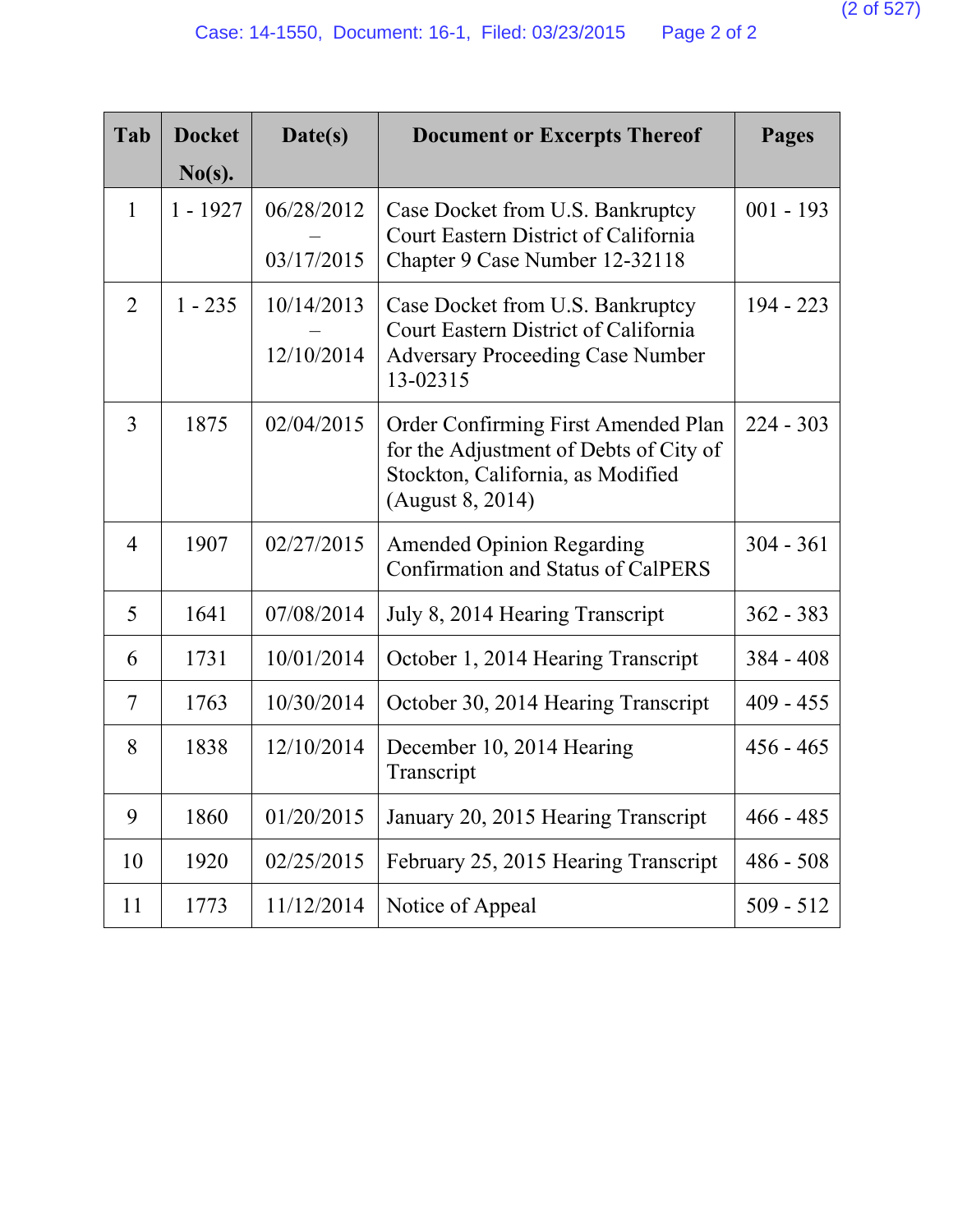(1 of 302)

Case: 14-1550, Document: 17-1, Filed: 03/23/2015 Page 1 of 4

CASE NO. EC-14-1550

# **UNITED STATES BANKRUPTCY APPELLATE PANEL OF THE NINTH CIRCUIT**

### *In re* CITY OF STOCKTON, CALIFORNIA, *Debtor.*

FRANKLIN HIGH YIELD TAX-FREE INCOME FUND and FRANKLIN CALIFORNIA HIGH YIELD MUNICIPAL FUND, *Appellants*,

v.

CITY OF STOCKTON, CALIFORNIA, *Appellee*.

*Appeal from the United States Bankruptcy Court for the Eastern District of California, Case No. 12-32118*

#### **APPENDIX TO OPENING BRIEF OF APPELLANTS (VOLUME II)**

JONES DAY James O. Johnston (Cal. Bar No. 167330) 555 South Flower Street Fiftieth Floor Los Angeles, CA 90071 Telephone: (213) 489-3939

Dated: March 23, 2015 *Counsel for Appellants*

JONES DAY Joshua D. Morse (Cal. Bar No. 211050) 555 California Street Twenty-Sixth Floor San Francisco, CA 94104 Telephone: (415) 626-3939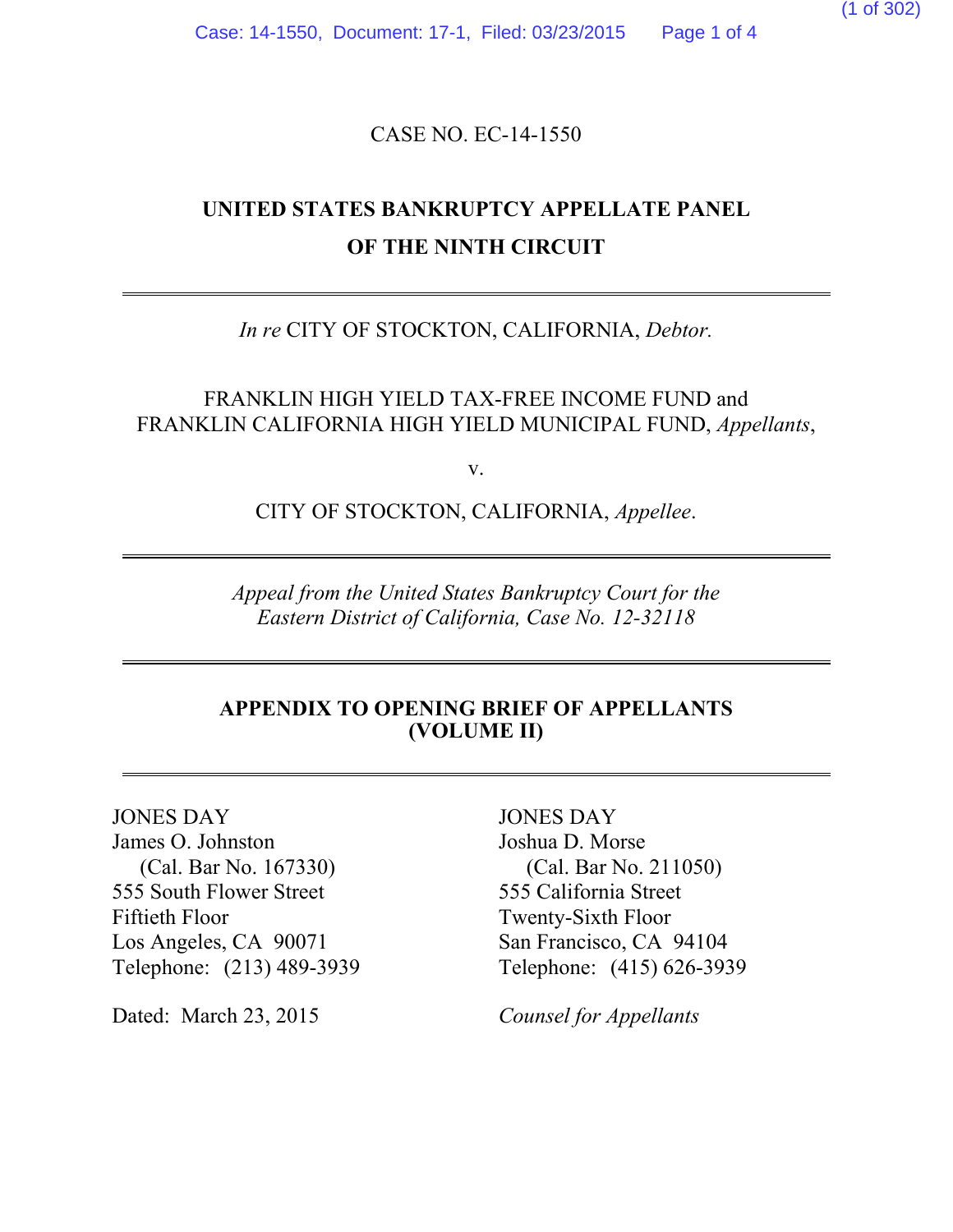## **TABLE OF CONTENTS**

| Tab | <b>Docket</b><br>No.             | <b>Date</b> | <b>Document or Excerpts Thereof</b>                                                                                                                                               | <b>Pages</b> |
|-----|----------------------------------|-------------|-----------------------------------------------------------------------------------------------------------------------------------------------------------------------------------|--------------|
| 12  | $\overline{4}$                   | 06/28/2012  | List of Creditors Holding 20 Largest<br><b>Unsecured Claims</b>                                                                                                                   | 513          |
| 13  | 21                               | 06/29/2012  | Declaration of Teresia Haase in<br>Support of City of Stockton's<br><b>Statement of Qualifications Under</b><br>Section 109(c) of the United States<br><b>Bankruptcy Code</b>     | $514 - 525$  |
| 14  | <b>ARECOS</b><br>AP <sub>6</sub> | 07/10/2012  | <b>Application for Temporary</b><br>Restraining Order and Preliminary<br>Injunction or in the Alternative<br><b>Relief from Stay</b>                                              | $526 - 530$  |
| 15  | <b>ARECOS</b><br>AP <sub>9</sub> | 07/10/2012  | Declaration of Dwane Neil Milnes in<br>Support of Application for<br>Temporary Restraining Order or<br><b>Relief from Stay</b>                                                    | 531 - 539    |
| 16  | 454                              | 07/20/2012  | Declaration of David N. Millican in<br>Support of City of Stockton's<br><b>Statement of Qualifications Under</b><br>Section 109(c) of the United States<br><b>Bankruptcy Code</b> | $540 - 548$  |
| 17  | 1150                             | 10/16/2013  | Amended List of Creditors and<br>Claims Pursuant to 11 U.S.C. §§ 924<br>and 925 (Retiree Health Benefit<br>Claims)                                                                | 549 - 576    |
| 18  | 1215                             | 11/21/2013  | Modified Disclosure Statement with<br>Respect to First Amended Plan for<br>the Adjustment of Debts of City of<br>Stockton, California<br>(November 15, 2013)                      | 577 - 587    |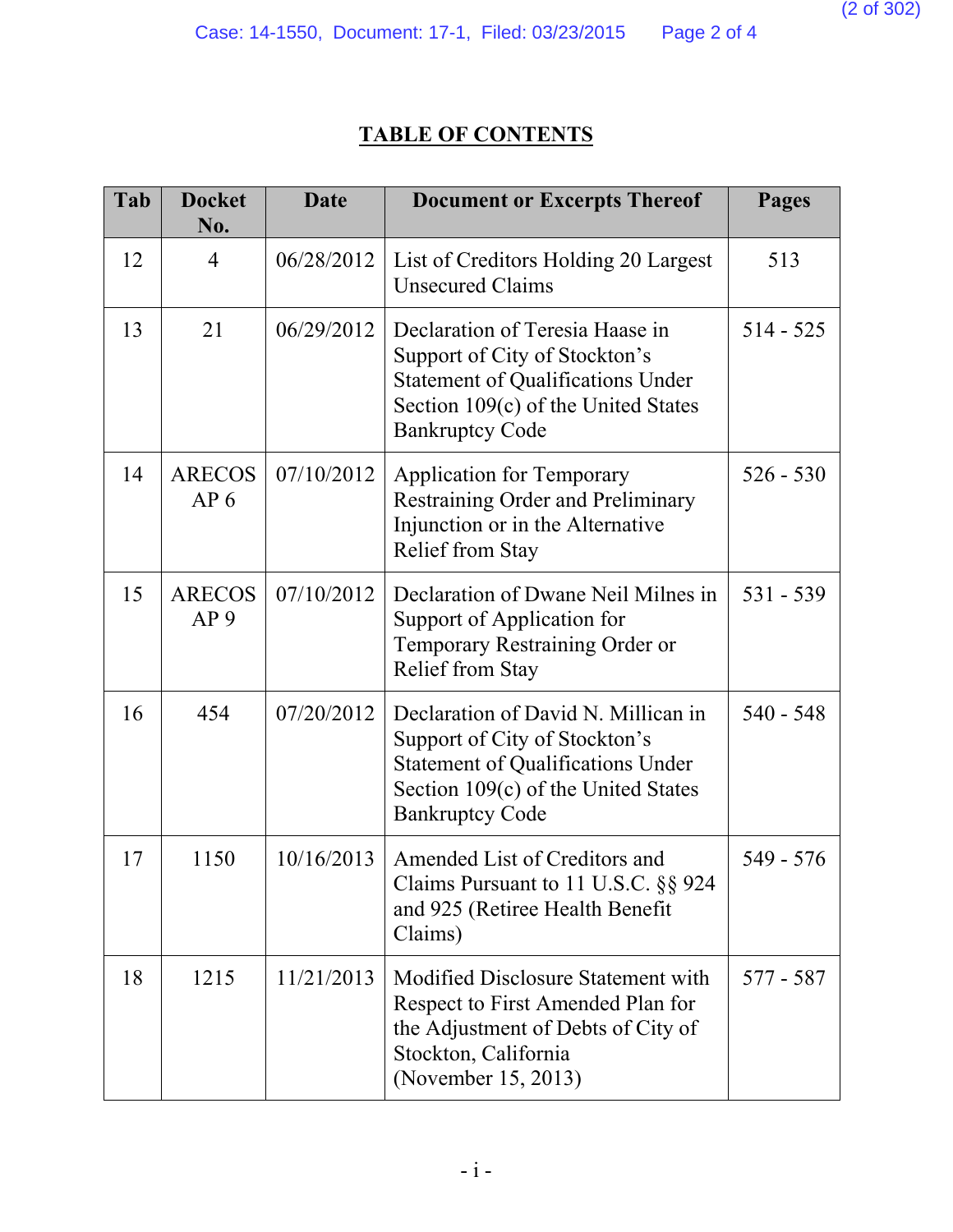| Tab | <b>Docket</b><br>No. | Date       | <b>Document or Excerpts Thereof</b>                                                                                                                                                                           | <b>Pages</b> |
|-----|----------------------|------------|---------------------------------------------------------------------------------------------------------------------------------------------------------------------------------------------------------------|--------------|
| 19  | 1292                 | 03/27/2014 | Submission by Franklin High Yield<br>Tax-Free Income Fund and Franklin<br>California High Yield Municipal<br>Fund of Expert Report of Frederick<br>E. Chin                                                    | 588 - 598    |
| 20  | 1293                 | 03/27/2014 | Submission by Franklin High Yield<br>Tax-Free Income Fund and Franklin<br>California High Yield Municipal<br>Fund of Expert Report of Charles M.<br>Moore                                                     | $599 - 618$  |
| 21  | AP 53                | 04/07/2014 | April 7, 2014 Hearing Transcript                                                                                                                                                                              | $619 - 621$  |
| 22  | AP 56                | 04/21/2014 | Partial Judgment in Favor of<br>Plaintiffs                                                                                                                                                                    | $622 - 625$  |
| 23  | 1364                 | 04/21/2014 | Direct Testimony Declaration of Eric<br>Jones in Support of Confirmation of<br>First Amended Plan for the<br>Adjustment of Debts of City of<br>Stockton, California<br>(November 15, 2013)                    | $626 - 628$  |
| 24  | 1367                 | 04/21/2014 | Direct Testimony Declaration of Val<br>Toppenberg in Support of<br><b>Confirmation of First Amended Plan</b><br>for the Adjustment of Debts of City<br>of Stockton, California<br>(November 15, 2013)         | $629 - 630$  |
| 25  | 1371                 | 04/21/2014 | Exhibit D-1 to Direct Testimony<br>Declaration of Kenneth Dieker in<br>Support of Confirmation of First<br>Amended Plan for the Adjustment of<br>Debts of City of Stockton, California<br>(November 15, 2013) | $631 - 633$  |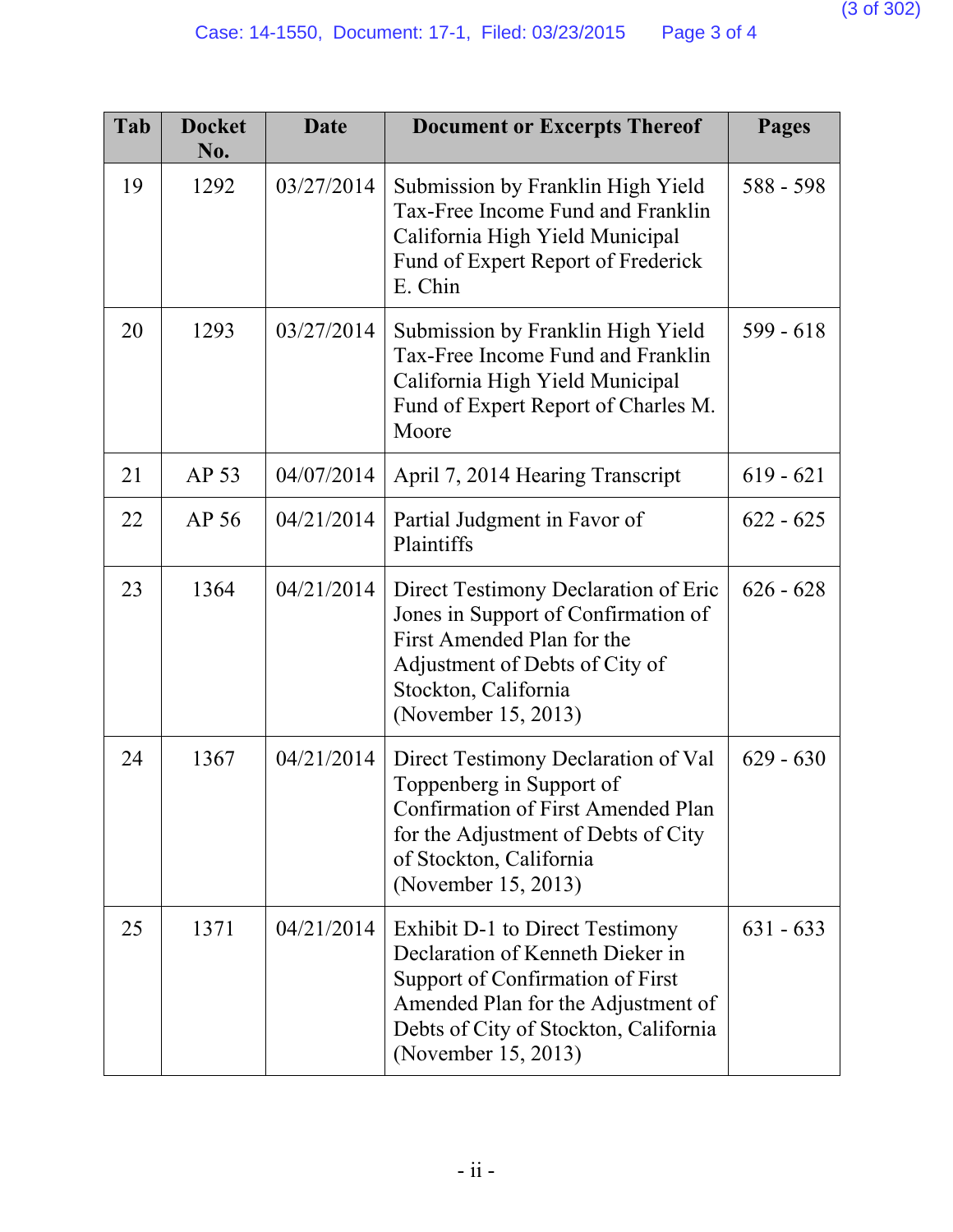| Tab | <b>Docket</b><br>No. | <b>Date</b> | <b>Document or Excerpts Thereof</b>                                                                                                                                                                           | <b>Pages</b> |
|-----|----------------------|-------------|---------------------------------------------------------------------------------------------------------------------------------------------------------------------------------------------------------------|--------------|
| 26  | 1372                 | 04/21/2014  | Exhibit D-2 to Direct Testimony<br>Declaration of Kenneth Dieker in<br>Support of Confirmation of First<br>Amended Plan for the Adjustment of<br>Debts of City of Stockton, California<br>(November 15, 2013) | $634 - 635$  |
| 27  | 1385                 | 04/21/2014  | Direct Testimony Declaration of<br>Teresia Zadroga-Haase in Support of<br><b>Confirmation of First Amended Plan</b><br>for the Adjustment of Debts of City<br>of Stockton, California<br>(November 15, 2013)  | $636 - 641$  |
| 28  | AP 182               | 05/12/2014  | May 12, 2014 Hearing Transcript                                                                                                                                                                               | $642 - 661$  |
| 29  | AP 172               | 05/13/2014  | May 13, 2014 Hearing Transcript                                                                                                                                                                               | $662 - 685$  |
| 30  | AP 201               | 05/14/2014  | May 14, 2014 Hearing Transcript                                                                                                                                                                               | $686 - 746$  |
| 31  | AP 176               | 05/15/2014  | May 15, 2014 Hearing Transcript                                                                                                                                                                               | 747 - 755    |
| 32  | 1542                 | 06/03/2014  | City's Submission of Chapter 9<br>Costs                                                                                                                                                                       | 756 - 759    |
| 33  | 1645                 | 08/08/2014  | First Amended Plan for the<br>Adjustment of Debts of City of<br>Stockton, California, as Modified<br>(August 8, 2014)                                                                                         | $760 - 767$  |
| 34  | 1862                 | 11/18/2014  | November 18, 2013 Hearing<br>Transcript                                                                                                                                                                       | 768 - 778    |
| 35  | AP 231               | 11/20/2014  | Judgment                                                                                                                                                                                                      | 779 - 781    |
| 36  | 1824                 | 12/16/2014  | Minute Order from<br>December 10, 2014 Hearing                                                                                                                                                                | 782          |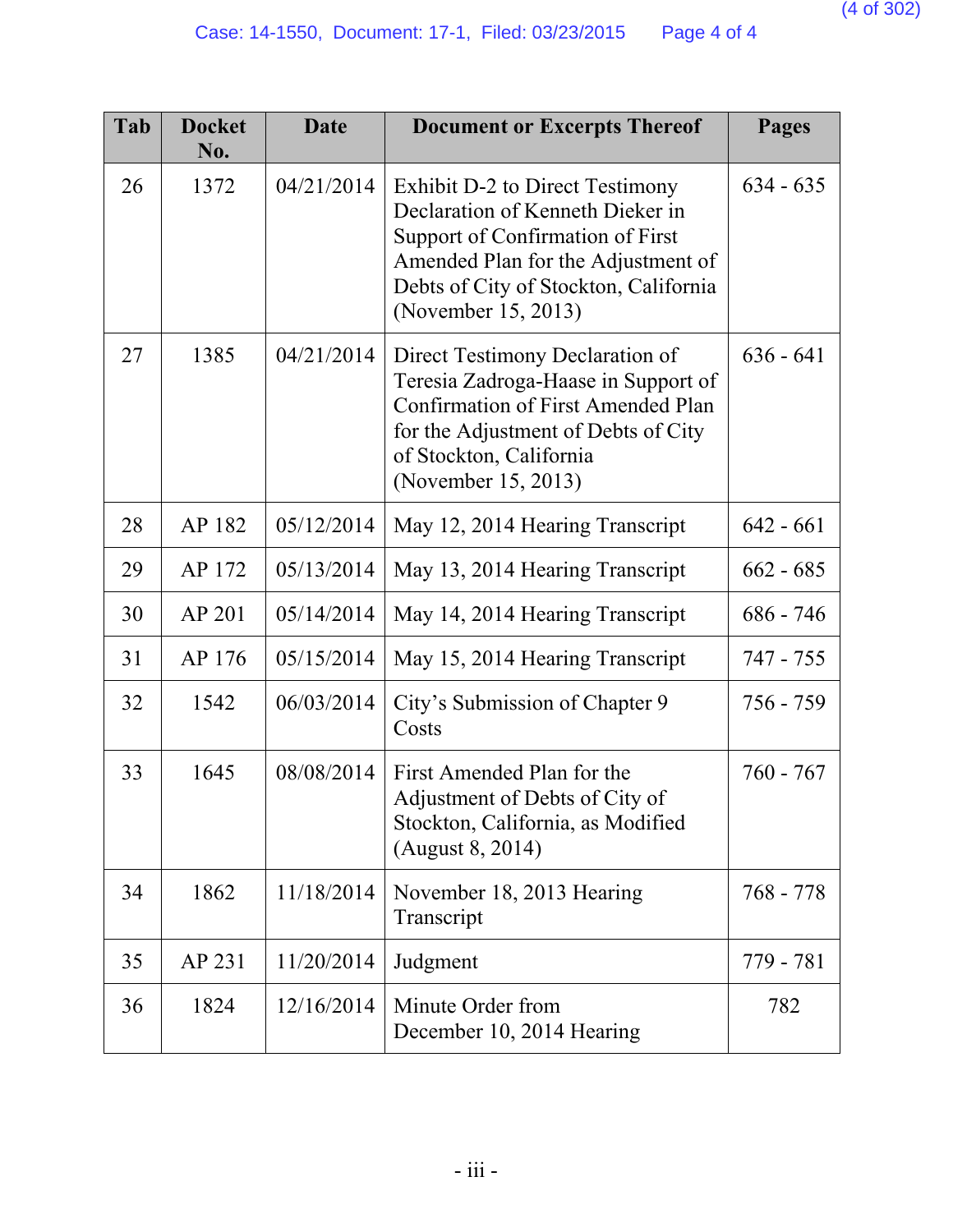(1 of 172)

## CASE NO. EC-14-1550

# **UNITED STATES BANKRUPTCY APPELLATE PANEL OF THE NINTH CIRCUIT**

### *In re* CITY OF STOCKTON, CALIFORNIA, *Debtor.*

FRANKLIN HIGH YIELD TAX-FREE INCOME FUND and FRANKLIN CALIFORNIA HIGH YIELD MUNICIPAL FUND, *Appellants*,

v.

CITY OF STOCKTON, CALIFORNIA, *Appellee*.

*Appeal from the United States Bankruptcy Court for the Eastern District of California, Case No. 12-32118*

### **APPENDIX TO OPENING BRIEF OF APPELLANTS (VOLUME III)**

JONES DAY James O. Johnston (Cal. Bar No. 167330) 555 South Flower Street Fiftieth Floor Los Angeles, CA 90071 Telephone: (213) 489-3939

Dated: March 23, 2015 *Counsel for Appellants*

JONES DAY Joshua D. Morse (Cal. Bar No. 211050) 555 California Street Twenty-Sixth Floor San Francisco, CA 94104 Telephone: (415) 626-3939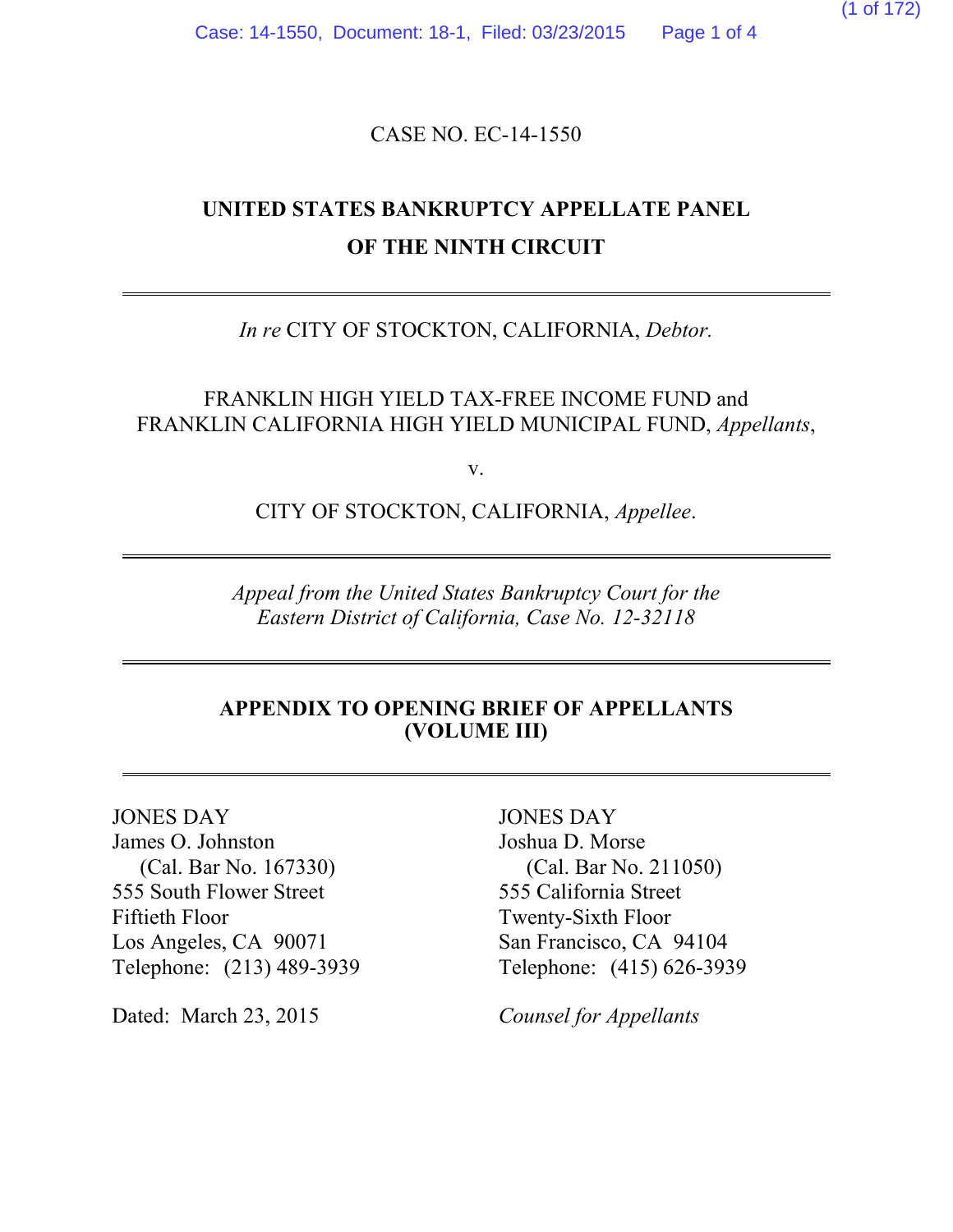## **TABLE OF CONTENTS**

| Tab | <b>Exhibit</b><br>No. | <b>Document or Excerpts Thereof</b>                                                                                                                                                                                                                                                                                                                                                         | <b>Pages</b> |
|-----|-----------------------|---------------------------------------------------------------------------------------------------------------------------------------------------------------------------------------------------------------------------------------------------------------------------------------------------------------------------------------------------------------------------------------------|--------------|
| 37  | EX 410                | Transcript of K. Miller Bankruptcy Presentation on<br>YouTube                                                                                                                                                                                                                                                                                                                               | 783          |
| 38  | EX 712                | Deposition Designations of L. Montes                                                                                                                                                                                                                                                                                                                                                        | 784 - 787    |
| 39  | EX 723                | Deposition Designation of R. Deis                                                                                                                                                                                                                                                                                                                                                           | 788 - 789    |
| 40  | <b>EX 2006</b>        | Updated Long Range Financial Plan of City of<br>Stockton                                                                                                                                                                                                                                                                                                                                    | 790 - 827    |
| 41  | EX 2014               | City of Stockton City Council Policy No. 700-4,<br>Reserve Policy-General Fund, adopted by<br>Resolution No. 06-0299 dated June 6, 2006                                                                                                                                                                                                                                                     | $828 - 829$  |
| 42  | EX 2021               | Economic Planning Systems, Inc.'s City of<br>Stockton Development Impact Fee Review Report<br>presented to City of Stockton Development<br>Oversight Commission June 6, 2013                                                                                                                                                                                                                | $830 - 834$  |
| 43  | EX 2023               | Legislation Text for Public Hearing Adopting the<br>Proposed Fiscal Year 2013-14 Annual Budget<br>Approving the 2013-2018 Capital Improvement<br>Program; Approving the 2013-14 Fee Schedule;<br>Approving the 2013-14 California Constitutional<br>Appropriations Limit; and Adopting the 2013-14<br>Annual Budget for the Successor Agency to the<br>Former Stockton Redevelopment Agency | $835 - 836$  |
| 44  | EX 2044               | Email M. Levinson to S. Felderstein and J.<br>Niemann (cc: L. Durmann) regarding City's<br>response to the Committee's proposed settlement<br>term sheet, containing redactions and a "Summary<br>of the Agreement between the City of Stockton and<br>the Official Committee of Retirees"                                                                                                  | $837 - 842$  |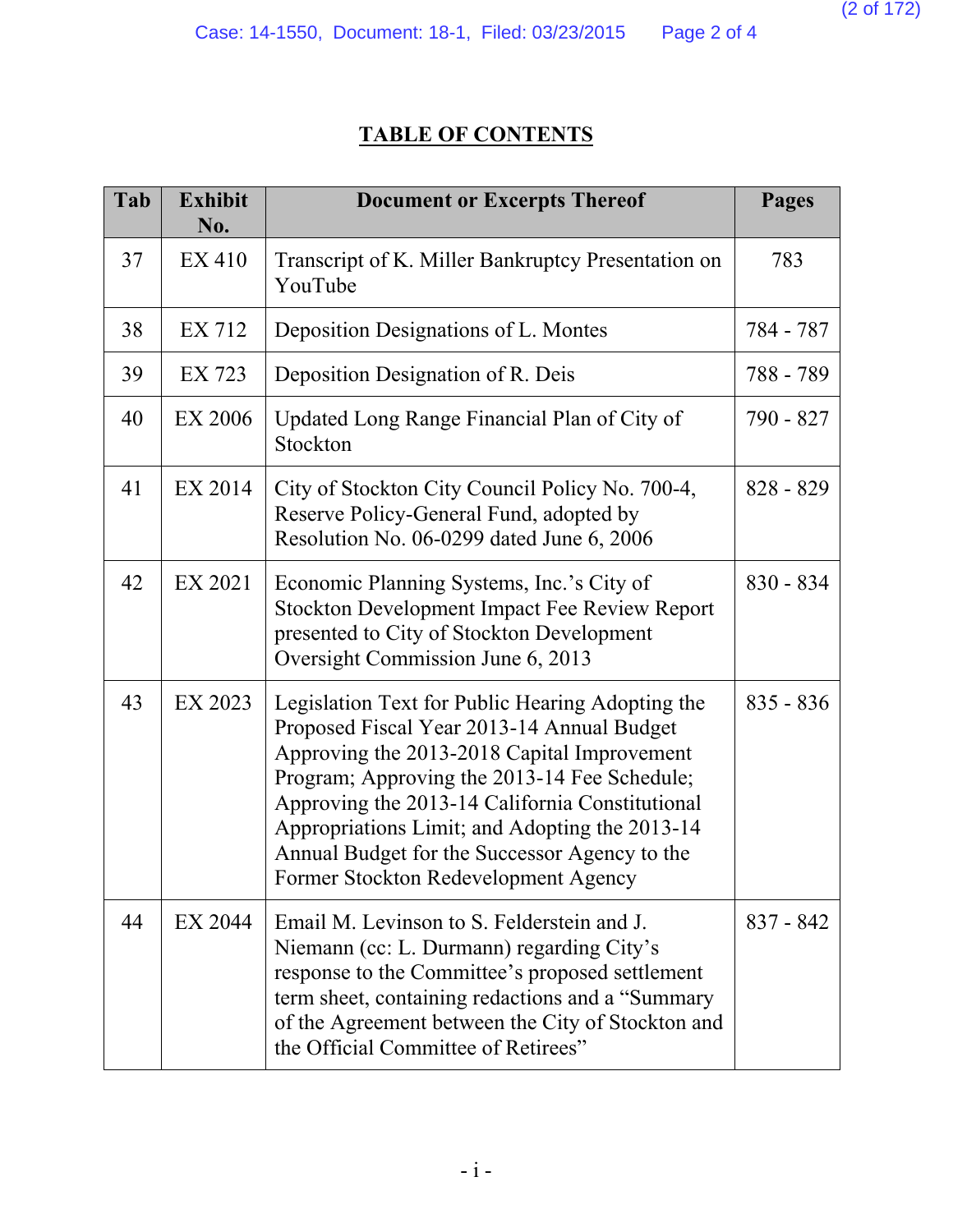| Tab | <b>Exhibit</b><br>No. | <b>Document or Excerpts Thereof</b>                                                                                                                                                            | <b>Pages</b> |
|-----|-----------------------|------------------------------------------------------------------------------------------------------------------------------------------------------------------------------------------------|--------------|
| 45  | EX 2045               | Email M. Levinson to J. Niemann (cc: S.<br>Felderstein and L. Durmann) regarding Retirees'<br>Committee's revised letter of support for the City's<br>Plan for the Adjustment of Debts         | $843 - 846$  |
| 46  | EX 2052               | Official Committee of Retirees' Objections and<br>Responses to Franklin High Yield Tax-Free<br>Income Fund and Franklin California High Yield<br>Municipal Fund's First Set of Interrogatories | $847 - 850$  |
| 47  | EX 2064               | City of Stockton 2011-12 Comprehensive Annual<br><b>Financial Report</b>                                                                                                                       | $851 - 854$  |
| 48  | EX 2065               | Email S. Asakawa to "HR" and "Direct 4"<br>regarding a letter sent to all vendors regarding<br>bankruptcy                                                                                      | $855 - 856$  |
| 49  | <b>EX 2070</b>        | City of Stockton Chapter 9 Expense Allocation—<br>Year End 2012-13                                                                                                                             | $857 - 866$  |
| 50  | EX 2071               | City of Stockton Chapter 9 Expense Allocation for<br>FY 2013-14                                                                                                                                | $867 - 868$  |
| 51  | EX 2515               | Indenture of Trust between Stockton Public<br>Financing Authority and Wells Fargo Bank                                                                                                         | $869 - 870$  |
| 52  | EX 2610               | Association of Retired Employees of the City of<br>Stockton Newsletter #32                                                                                                                     | 871 - 876    |
| 53  | EX 2613               | Association of Retired Employees of the City of<br>Stockton Newsletter #34                                                                                                                     | $877 - 881$  |
| 54  | EX 2614               | Statement No. 45 of the Governmental Accounting<br>Standards Board – Accounting and Financial<br>Reporting by Employers for Postemployment<br>Benefits Other than Pensions                     | 882 - 898    |